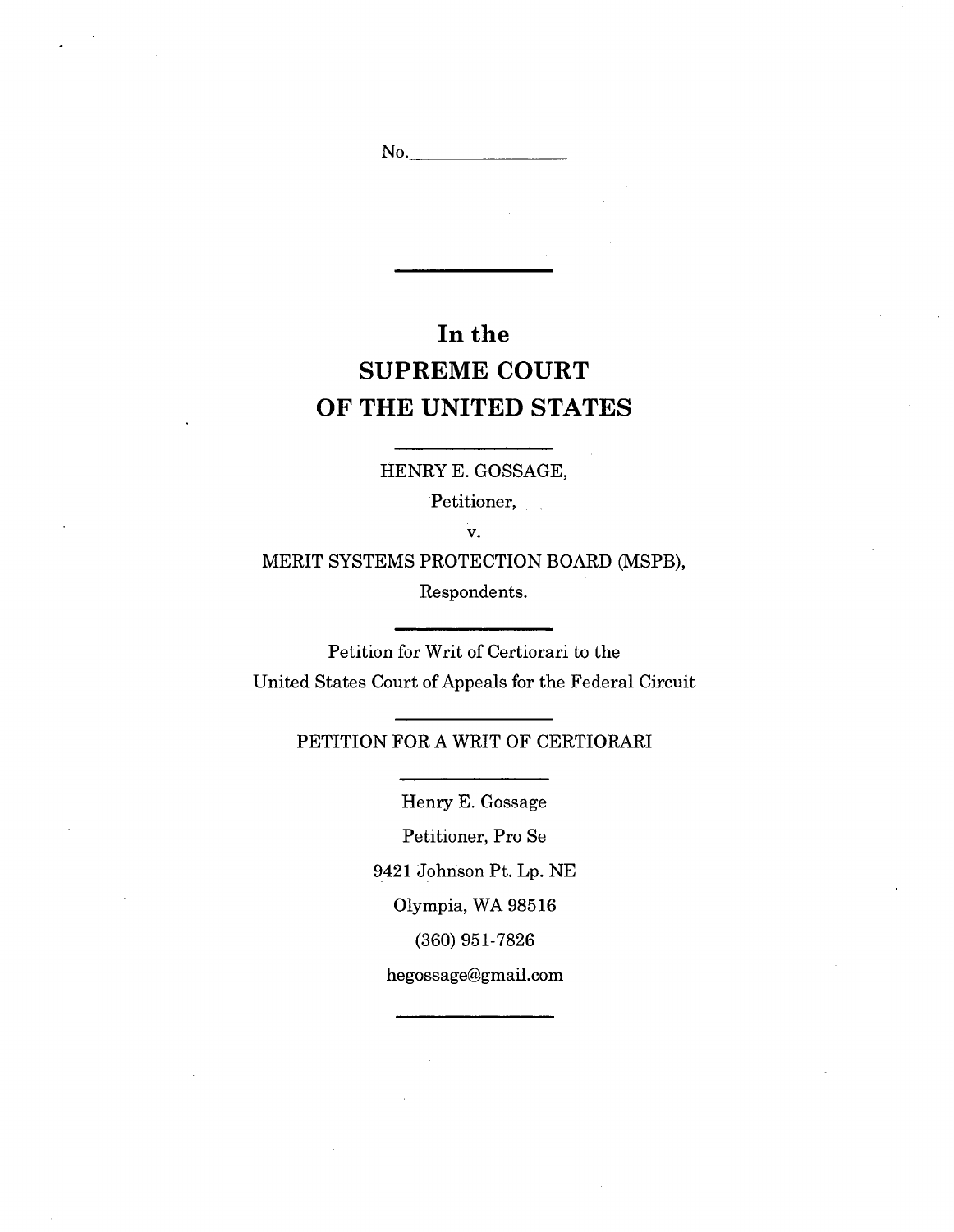# QUESTIONS PRESENTED

Given every appellate court has a special obligation to satisfy itself not only of its jurisdiction but also that of the lower courts in a cause under review and the Constitution is the paramount law. The Federal Circuit has jurisdiction to review all aspects of Petitioner's Constitutional claims and under 5 U.S.C. §§'s 702, 704, 7701, 7703; 28 U.S.C. § 1295(a)(9); 5 CFR § 300.104, 5 C.F.R. § 731.501, 5 C.F.R. § 1201 et seq., and Federal Rules of Civil Procedure 60.

This petition centers on the Lower Court's Jurisdiction, based on newly discovered evidence from Office of Personnel Management (OPM) Lead Suitability Specialist Kimberly Truckley's December 27, 2004, new and final Amended decision, Overturning and Vacating Karen McCue's May 16, 2001, initial negative suitability determination.

The Questions presented:

- 1. Whether Petitioner has standing to correct a jurisdictional error before the Lower Courts for "want of jurisdiction" or "jurisdiction on the merits", based on OPM's December 27, 2004, final decision?
- 2. Whether the Federal Circuit has Jurisdiction from the Clerk of the Merit Systems Protection Board decision, "Mr. Gossage had no further right to review in those matters", based on OPM's final decision?
- 3. Whether the Federal Circuit has Jurisdiction or "lacks jurisdiction" to determine its original and lower court's jurisdiction in OPM Investigation Case 01-904-277 and its December 27, 2004 final decision, vacating/overturning OPM's May 16, 2001, initial decision?
- 4. Whether Due Process is violated, when Petitioner is denied the right to appeal, based on new and material evidence, removing the Lower Court's 5 C.F.R. § 1201.3 jurisdiction?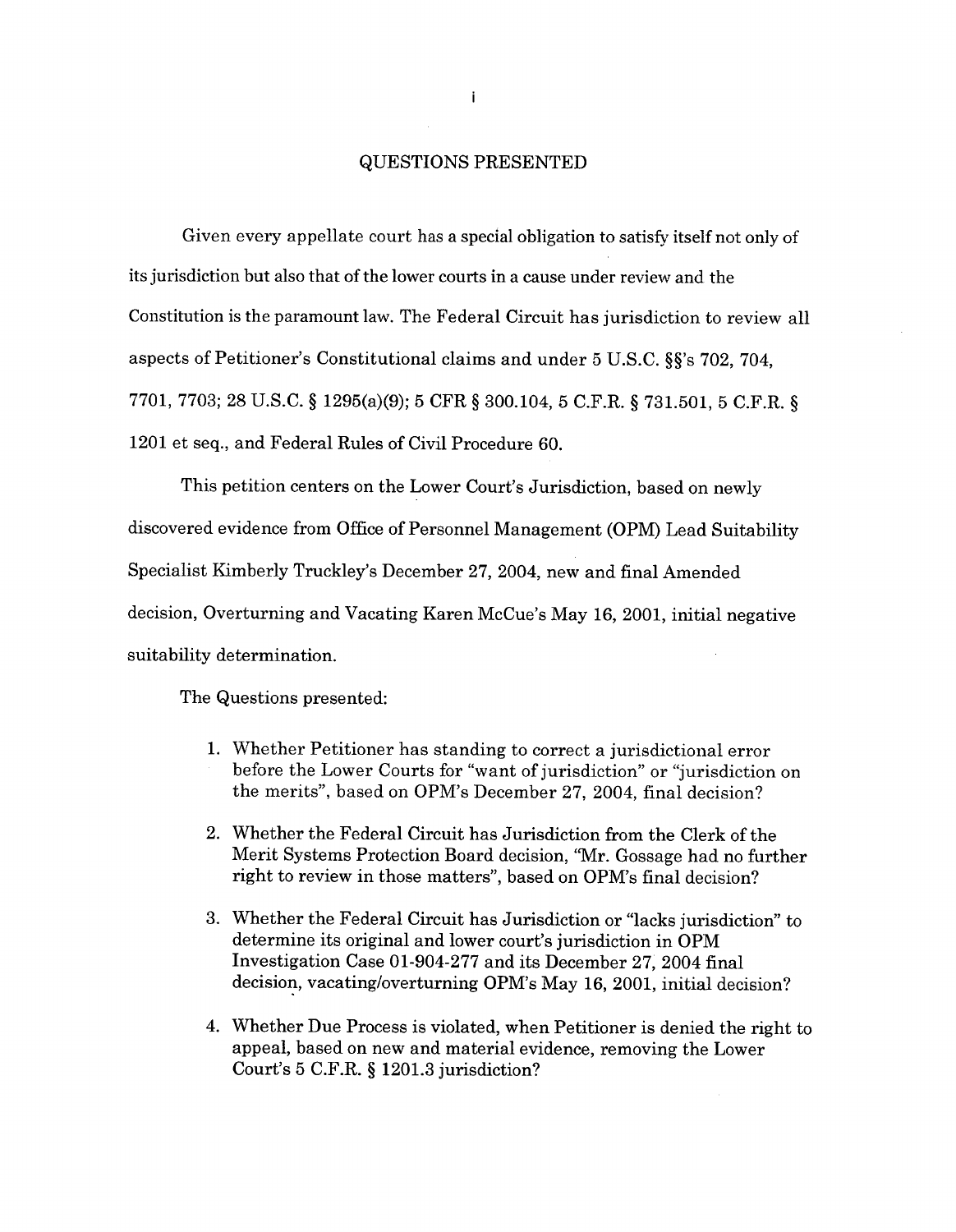# PARTIES TO THE PROCEEDINGS

Petitioner, Henry E. Gossage was the Petitioner in the Merit Systems Protection Board in OPM Investigation Case No. 01-904-277 and MSPB appeals in SE-0731-01-0261-1-2 SE-0731-01-0261-I-2, SE-0731-01-0261-I-3, SE-0731-01-0261- 1-4, SE-0731-01-0261-I-5, SE-0731-01-0261-M-1; and in the U.S. Court of Appeals for the Federal Circuit in USCA Case No. 2005-3155, 2018-1970, and 2020-2171.

The Merit Systems Protection Board and the Office of Personnel Management were the Respondent in the same cases and actions noted above. No other relevant parties are represented in the instant matter.

## **TABLE OF CONTENTS**

|                                   | Page                |
|-----------------------------------|---------------------|
| <b>Questions Presented</b>        | $\mathbf{1}$        |
| Parties to the Proceedings        | $\ddot{\mathbf{n}}$ |
| Table of Contents                 | $\ddot{\mathbf{n}}$ |
| Table of Authorities              | iii                 |
| Opinions below                    | 1                   |
| Jurisdiction                      | $\mathbf{1}$        |
| Statutory provisions involved     | $\overline{2}$      |
| Statement                         | $\overline{2}$      |
| Reasons for granting the petition | 21                  |
| Conclusion                        | 34                  |
| Appendix Index                    | $A-1$               |
| Appendix A                        | $A-2$               |
| Appendix B                        | $A-9$               |
| Appendix C                        | $A-27$              |
| Appendix D                        | A-38                |
| Appendix E                        | $A-40$              |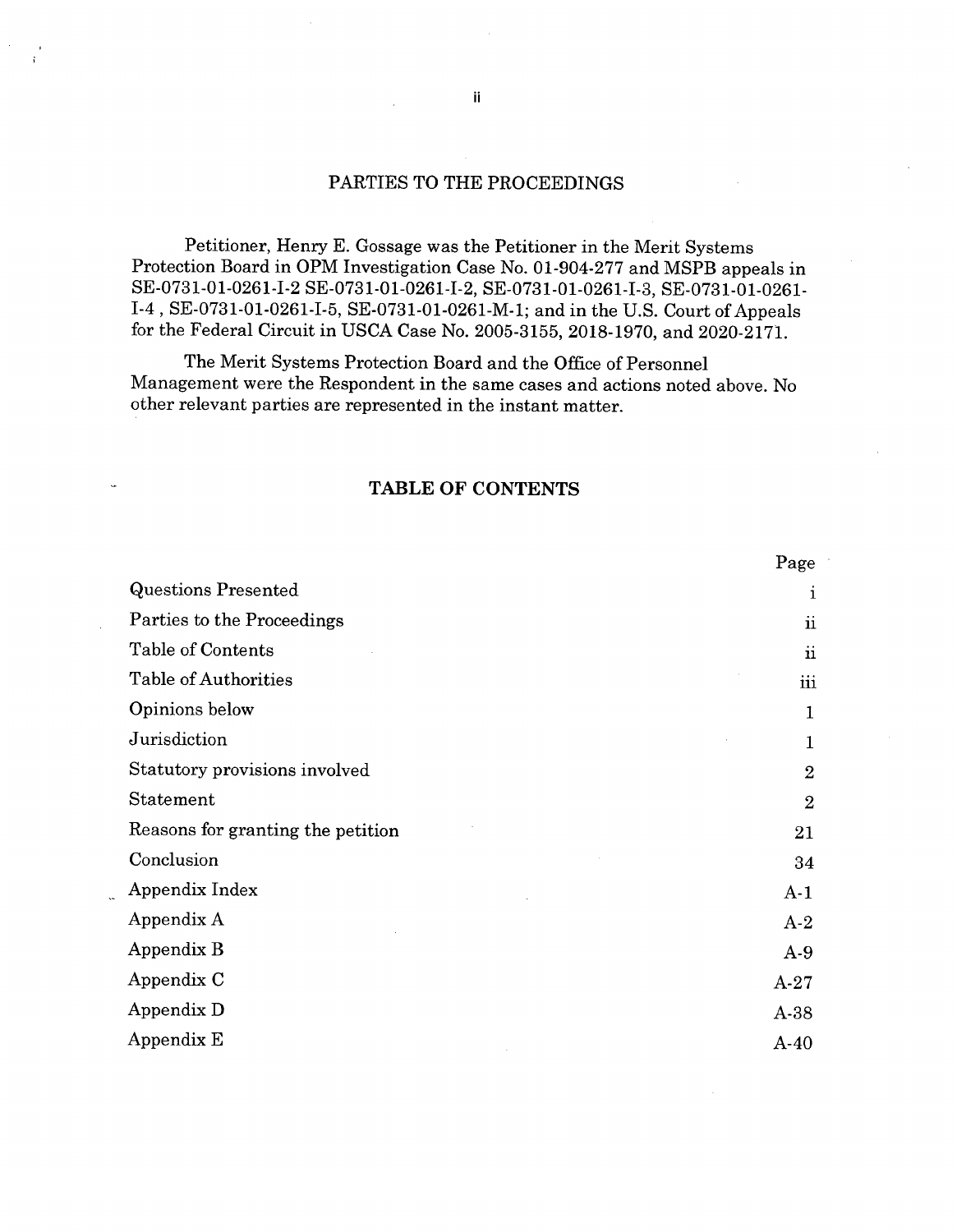# **TABLE OF AUTHORITIES**

 $\ddot{\phantom{a}}$ 

 $\hat{\mathbf{v}}$ 

 $\bar{\mathbf{v}}$ 

 $\sim$ 

| Accardi v. Shaughnessy, 347 U.S. 260 (1954)                                                                      | 10 |
|------------------------------------------------------------------------------------------------------------------|----|
| Adamek v. U.S.P.S., 13 M.S.P.R. 224 (1982)                                                                       | 3  |
| Adarand Constructors, Inc. v. Mineta, 534 U.S. 103 (2001)                                                        | 11 |
| Anderson v. U.S.P.S., 24 M.S.P.R. 488 (1984)<br>affd, 776 F.2d 1060 (F.Cir. 1985) (Table);                       | 3  |
| Bellecourt v. United States, 994 F.2d 427 (CA8 1993)                                                             | 8  |
| Bender v. Williamsport Area Sch. Dist., 475 U.S. 534 (1986)                                                      | 9  |
| Billy G. Asberry v. U.S.P.S., 692 F.2d 1378 (F.Cir.1982)                                                         | 8  |
| Brazos Elec. Power Coop. v. United States, 144 F.3d 784 (F.Cir.1998)                                             | 10 |
| Brown v. Keene, 33 U.S. 112 (1834)                                                                               | 7  |
| <i>Califano v. Sanders, 430 U.S. 99 (1977)</i>                                                                   | 11 |
| Callen v. Pennsylvania Railroad Co., 332 U.S. 625 (1948)                                                         | 8  |
| Camreta v. Greene, 563 U.S. 692 (2011)                                                                           | 12 |
| <i>Cf. Romano v. Oklahoma,</i> 512 U.S. 1 (1994).                                                                | 10 |
| Citizens to Preserve Overton Park v. Volpe, 401 U.S. 402, 416 (1971).                                            | 8  |
| Cleveland Bd. of Educ. v Loudermill, 470 U.S. 532, 541, 546 (1985).                                              | 10 |
| Consolidation Coal Co. v. United States, 351 F.3d 1374 (F.Cir.2003);                                             | 11 |
| Cushman v. Shinseke, 576 F.3d 1290, 1300 (F. Cir. 2009)                                                          | 3  |
| Earth Island Institute v. Madeleine K. Albright, 147 F.3d 1352 (F. Cir. 1998)                                    | 12 |
| Gonzales & Gonzales Bonds and Insurance Agency v. Dept. Of Homeland Security,<br>490 F.3d 940, 944 (F.Cir. 2007) | 11 |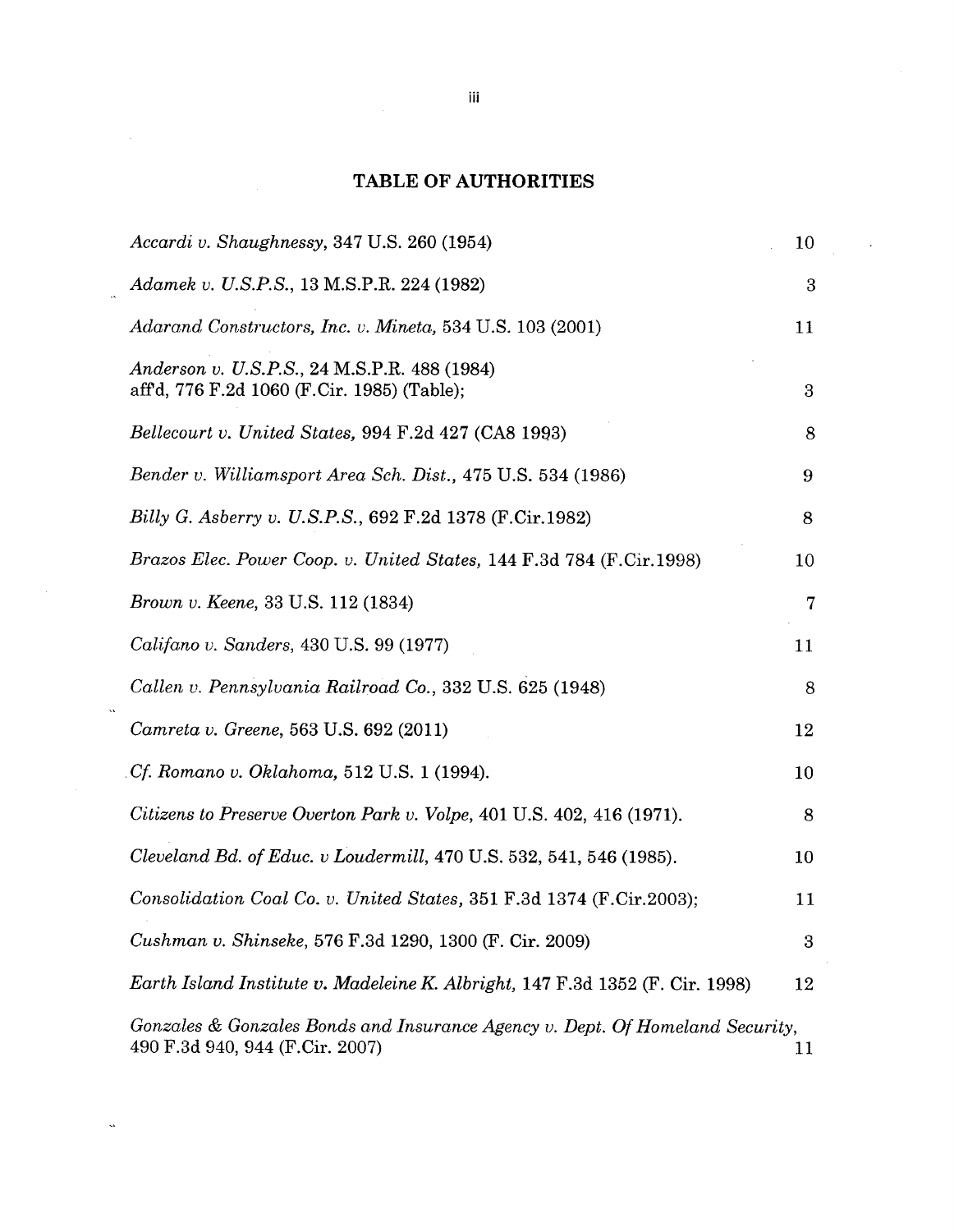| <i>Haines v. Kerner</i> , 404 U.S. 519 (1972)                                                                                          | 12    |
|----------------------------------------------------------------------------------------------------------------------------------------|-------|
| Hazel-Atlas Co. v. Hartford Co., 322 U.S. 238 (1944)                                                                                   | 8, 9  |
| In the Matter of the Fee Agreement of Bruce Tyler Wicke v. Jesse Brown,<br>Secretary of Veterans Affairs, 40 F.3d 367 (Fed. Cir. 1994) | 11-12 |
| <i>Kyles v. Whitley</i> , 514 U.S. 419 (1995)                                                                                          | 10    |
| <i>Mansfield, C. &amp; L.M. Ry. Co. v. Swan, 111 U.S. 379 (1884)</i>                                                                   | 8     |
| Matthews v. United States, 13-5109 (Fed. Cir. 2014)                                                                                    | 11    |
| Motor Vehicle Ass'n v. State Farm Auto. Ins. Co., 463 U.S. 29 (1983).                                                                  | 9, 10 |
| Perry v. Merit Systems Protection Bd., Docket 16-399; 2017 U.S. LEXIS, 4044                                                            | 12    |
| Richardson v. Perales, 402 U.S. 389, 401-02 (1971)                                                                                     | 10    |
| Roche v. United States Postal Serv., 828 F.2d 1555, 1558 (F.Cir. 1987)                                                                 | 11    |
| Standard Oil Co. v. United States, 429 U.S. 17, 19 (1976) (per curiam)                                                                 | 12    |
| Steel Co. v. Citizens for Better Environment, 523 U.S. 83 (1998)                                                                       | 7, 11 |
| United States v. Munsingwear, Inc., 340 U.S. 36 (1950)                                                                                 | 12    |
| United Student Aid Funds, Inc. v. Espinosa, 559 U.S. 260 (2010)                                                                        | 8     |
| Vesser v. Office of Personnel Management, 67 M.S.P.R. 239,<br>aff'd, 73 F.3d 381 (F. Cir.1995)                                         | 12    |

 $\label{eq:2.1} \frac{1}{\sqrt{2}}\int_{\mathbb{R}^3}\frac{1}{\sqrt{2}}\left(\frac{1}{\sqrt{2}}\right)^2\frac{1}{\sqrt{2}}\left(\frac{1}{\sqrt{2}}\right)^2\frac{1}{\sqrt{2}}\left(\frac{1}{\sqrt{2}}\right)^2\frac{1}{\sqrt{2}}\left(\frac{1}{\sqrt{2}}\right)^2\frac{1}{\sqrt{2}}\left(\frac{1}{\sqrt{2}}\right)^2\frac{1}{\sqrt{2}}\frac{1}{\sqrt{2}}\frac{1}{\sqrt{2}}\frac{1}{\sqrt{2}}\frac{1}{\sqrt{2}}\frac{1}{\sqrt{2}}$ 

**iv**

 $\mathcal{L}_{\text{max}}$  and the contract of the contract of the contract of the contract of the contract of the contract of the contract of the contract of the contract of the contract of the contract of the contract of the contrac

 $\label{eq:1} \nabla \Psi_{\alpha} = \nabla \Psi_{\alpha} + \nabla \Psi_{\alpha}$ 

 $\hat{\mathbf{w}}_{\text{max}}$ 

 $\mathcal{L}^{\text{max}}_{\text{max}}$  . The  $\mathcal{L}^{\text{max}}_{\text{max}}$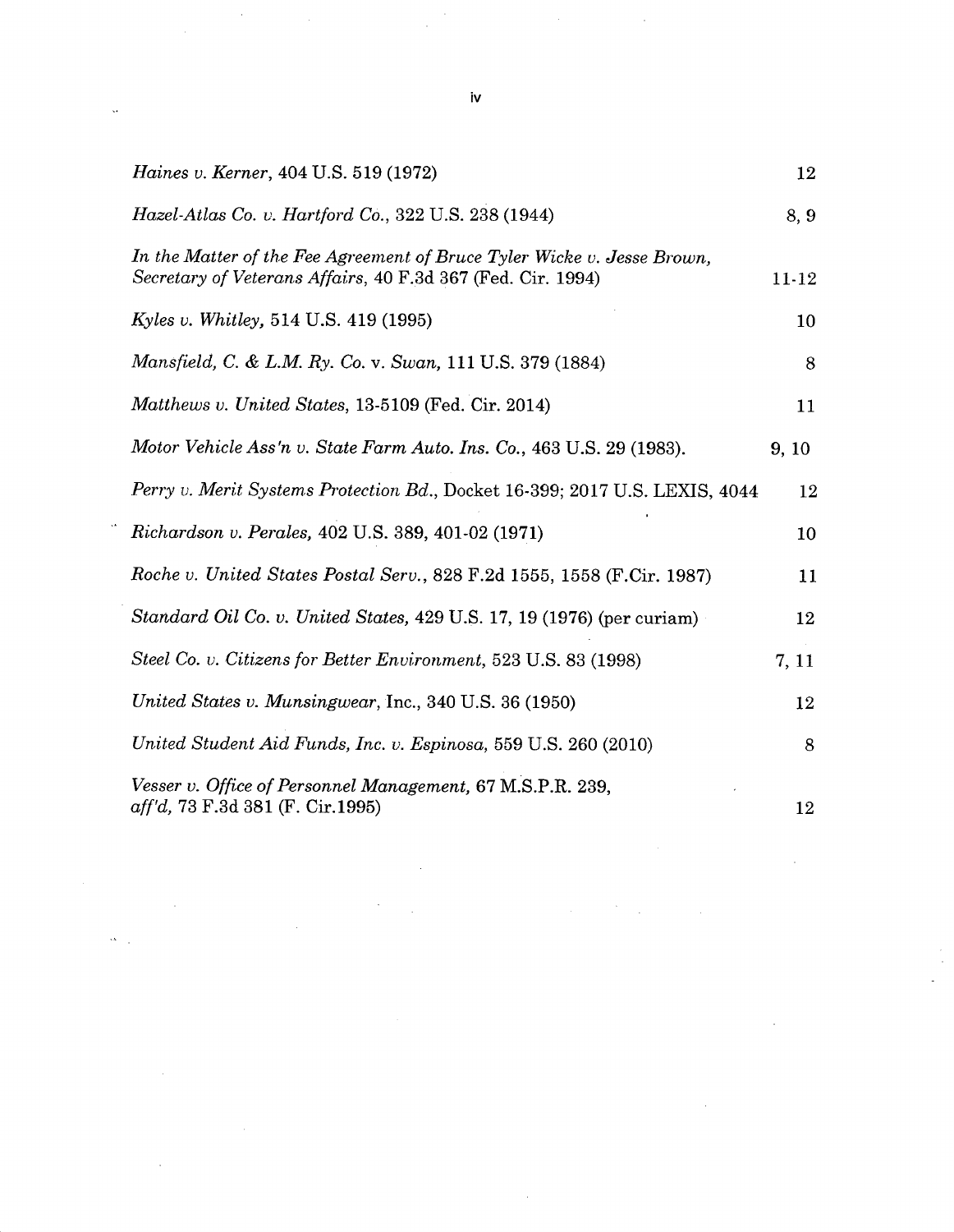# **FEDERAL STATUTES and REGULATIONS (2000)**

United States Constitution V *passim*

 $\bar{\mathbf{v}}$ 

| 5 U.S.C. § 702                                | 1, 2, 11       |
|-----------------------------------------------|----------------|
| 5 U.S.C. § 704                                | 1, 2           |
| 5 U.S.C. § 706                                | 1              |
| 5 U.S.C. § 2302                               | 1, 2, 10       |
| 5 U.S.C. § 3318                               | $1, 4-6$       |
| $5$ U.S.C. $\S$ 3330a                         | 1              |
| 5 U.S.C. § 7701                               | 1, 2, 12       |
| 5 U.S.C. § 7702                               | $\mathbf{1}$   |
| 5 U.S.C. § 7703                               | $1-3, 8, 11$   |
| 28 U.S.C. § 1254                              | 1              |
| 28 U.S.C. § 1295                              | 1, 3           |
| 28 U.S.C. Appendix - Rules of Civil Procedure | 1, 2, 12       |
| 38 U.S.C. § 4311                              | 1              |
| 38 U.S.C. § 4324                              | 1, 2           |
| 5 C.F.R. § 300.103 (2001)                     | 1              |
| 5 C.F.R. § 300.104 (2001)                     | $\overline{2}$ |
| 5 C.F.R. § 731 et seq.                        | passim         |
| 5 C.F.R. § 731.202                            | $3-5$          |
| 5 C.F.R. § 731.404                            | 5              |
| 5 C.F.R. § 731.501                            | $2-4, 8-11$    |
| 5 C.F.R. § 1201 et seq.                       | passim         |
| $5$ C.F.R. $\S$ 1201.3                        | 2, 8           |
| 5 C.F.R. § 1201.117                           | 11, 12         |
|                                               |                |

**V**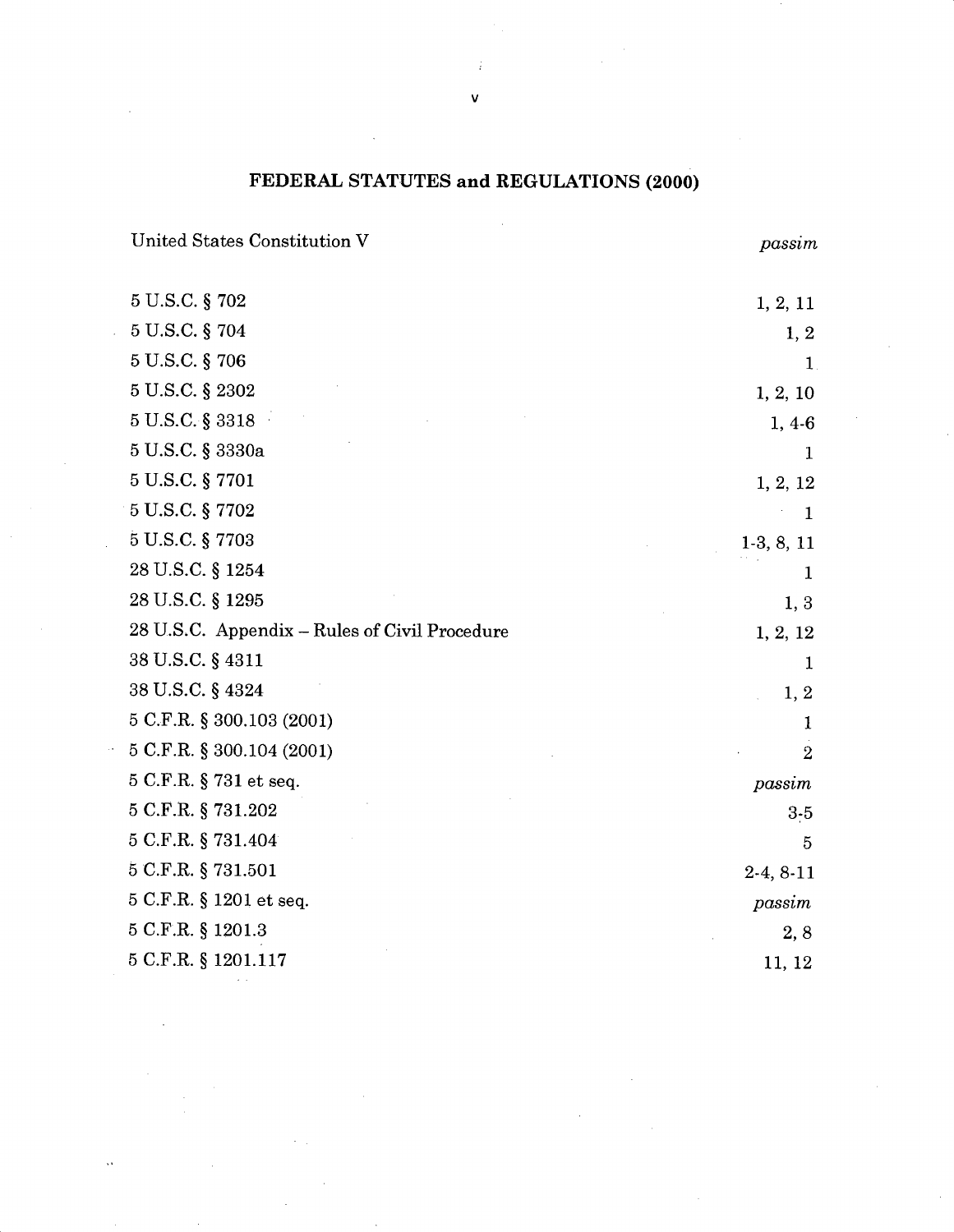## **PETITION FOR A WRIT OF CERTIORARI**

Petitioner Henry Eugene Gossage respectfully petitions for a writ of certiorari to review "lack of jurisdiction", the judgment of the United States Court of Appeals for the Federal Circuit.

#### **OPINIONS BELOW**

The Mandate and Orders of the United States Court of Appeals for the Federal Circuit (Appendix A 1-3) is unreported. The MSPB Western Regional Office May 8, 2020 Letter is unreported (Appendix B-3). The September 27, 2004, Merit Systems Protection Board ("Board") Order is reported, 97 M.S.P.R. 366, and the April 22, 2002, Administrative decision is unreported (Appendix B 1-2).

# **JURISDICTION**

The Order of the Court of Appeals dismissed was entered on February 18, 2020, stating "the court does not have jurisdiction". The petition for a writ of certiorari was filed on April 20, 2020. The jurisdiction of this Court rests on 28 U.S.C. § 1254(1).

## **CONSTITUTIONAL AND STATUTORY PROVISIONS**

See Appendix, *infra*, for pertinent text of statutes and regulations are reproduced at Petitioner's Appendix E. U.S. Constitution V; 5 U.S.C. §§'s 702, 704, 1204, 2302(b), 7701-7703; 28 U.S.C. §§'s 1254, 1295, 2106, Appendix (FRCP 60); 5 U.S.C. §§'s 3318; 3330a (a)(1)(A); 38 U.S.C. §§'s 4311, 4324; 5 C.F.R. § 300.103-104, 5 C.F.R. § 332.406, 5 C.F.R. §§'s 731, 1201, 1208 et seq.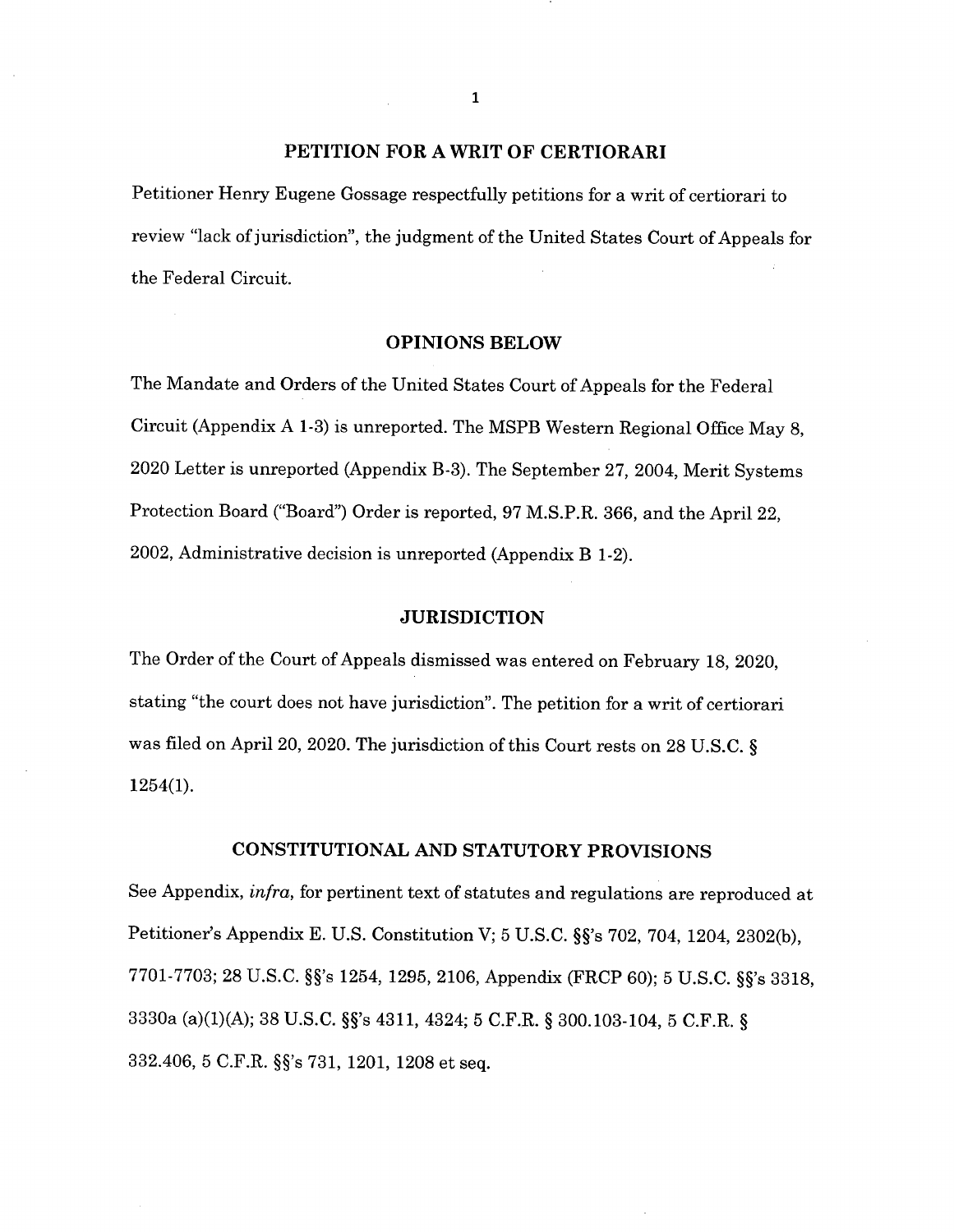### I. STATEMENT

This petition is about Petitioner's U.S. Constitutional Due Process rights in Office of Personnel Management (OPM) Investigation Case 01-904-277 and OPM's Lead Suitability Specialist Kimberly Truckley's (Appendix C, p. A 28, 33) December 27, 2004, final decision and the Lower Court's Jurisdiction. The MSPB and Federal Circuit long-standing refusal to acknowledge OPM's December 27, 2004, Final 5 C.F.R. § 731.501 OPM decision, Overturning and Vacating Karen McCue's May 16, 2001 (Appendix D-l, p. 35), initial negative suitability decision, removing 5 C.F.R. § 1201.3(a)(7) appellate jurisdiction. The Lower Court's may not substitute its Judgment for that of the agency. The Courts Original Jurisdiction attaches at the time an appeal is filed and remains open throughout the litigation.

Petitioner filed a new and independent appeal to MSPB on May 6, 2020. Petitioner appealed, OPM's December 27, 2004, Final 5 C.F.R. § 731 et seq. decision, Employment Practices, FRCP 60, 5 C.F.R. § 300.104; Prohibited Personnel Practices, 5 U.S.C. § 2302, VEOA, and USERRA MSPB on May 6, 2020. Petitioner has the right to judicial review and this Court and Lower Courts have jurisdiction. *See* U.S. Constitution, 5 U.S.C. § 702, § 704, § 706, § 7701, § 7703, Federal Rules of Civil Procedure 60, 5 U.S.C. § 4324, 5 C.F.R. § 1201 et seq.

Pro se Petitioner raises a question of bias from the Court below when the Lower Court have predicated all of its decisions on OPM recommendations. In the FIRST instance, OPM substituted a VACATED agency decision (App. D-l, p. A-38) in Federal Circuit 2005-3155 to obtain a favorable judgment,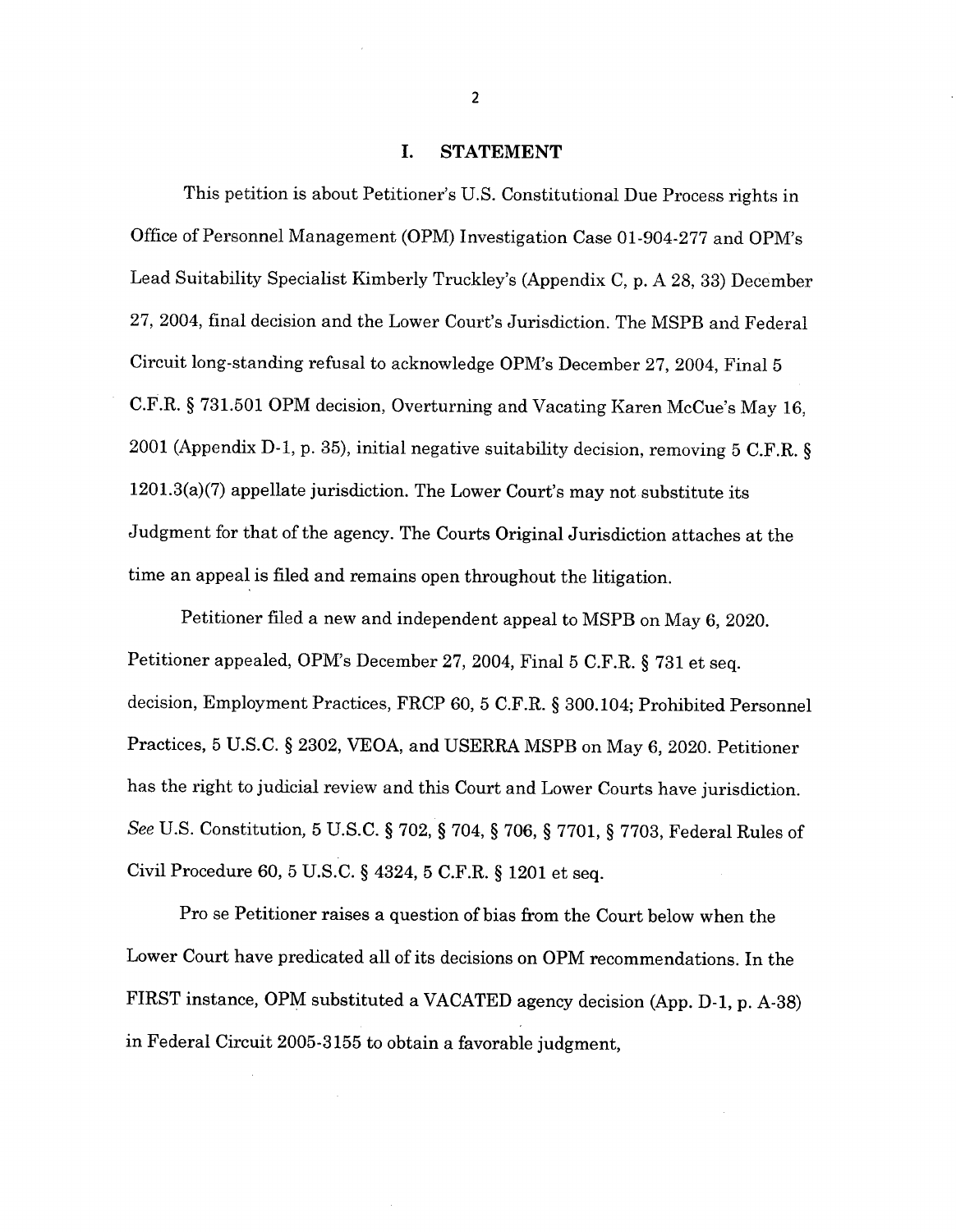"thus we agree with OPM that remand is now appropriate, for determination of whether OPM's May 2001 decision was an appealable constructive negative suitability determination and, if so, whether OPM's decision is supported by substantial evidence."

In the SECOND instance, Pro se Petitioner submitted OPM's December 27, 2004, new and material final decision (App. C, p. A 28, 33), Vacating the agency's May 16, 2001 (App. D, p. A 35), 5 C.F.R. § 731.202(b) charges and initial decision establishing Petitioner's actual innocence. For the SECOND time, the Court of Appeals was in agreement with OPM's recommendation,

"we agree with OPM petitioner has not shown the court has Jurisdiction over his petition",

in OPM Investigation Case 01-904-277 and Lead suitability Specialist Kimberly Truckley's December 27, 2004, final OPM decision. The Federal Circuit's inconsistency in its jurisdiction and pro agency bias towards the pro se litigants, used a claim processing procedure under 5 U.S.C. § 7703(b)(1), 28 U.S.C. § 1295(a)(9), and Fed. R. App. P. 25(a)(2)(A) to circumvent Review Jurisdiction of the Appellate Court and Lower Court's in this cause of action, is in direct conflict with Petitioner Constitutional 5th Amendment due process rights.

This Court has jurisdiction to review the 5 C.F.R. § 1201 et seq. jurisdiction at every level of the lower court's from OPM's Kimberly Truckley's December 27, 2004, final 5 C.F.R. § 731.501 decision (App. C, p. A 31, 36) in OPM Investigation Case 01-904-277, Federal Rules of Civil Procedure 60, and Petitioner's 5th Amendment due process violations. *See Cushman u. Shinseki,* 576 F.3d 1290 (F. Cir. 2009).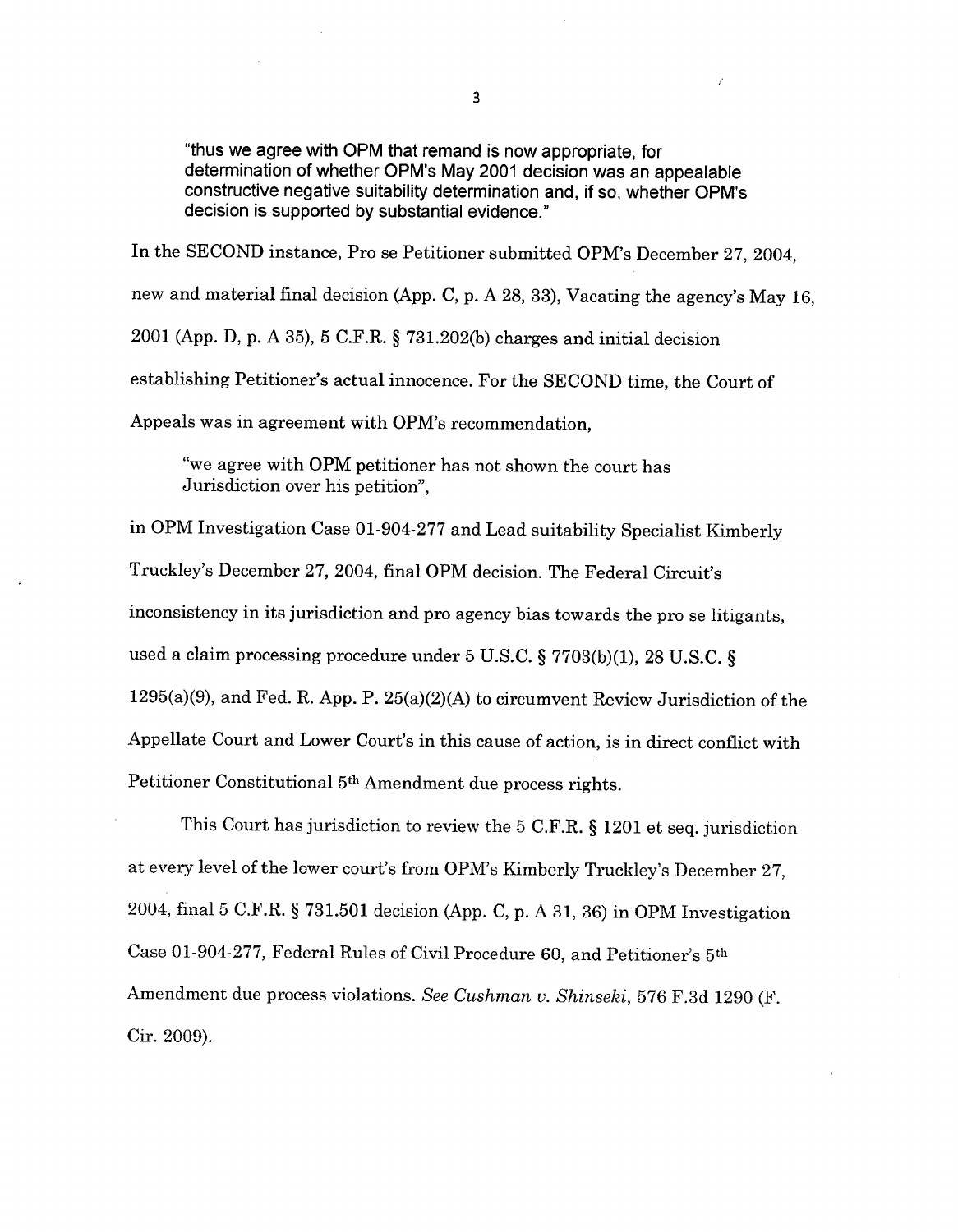OPM subjected Gossage to double punishment (1998 and 2001) for the same 5 C.F.R. § 731.202 charges and 5 C.F.R. § 731.501 suitability determination in OPM Investigation Cases (97-900-648 and 01-904-277). OPM imposed disciplinary or adverse action more than once for the same misconduct, Petitioner's 1992 conviction. *Anderson v. U.S.P.S.,* 24 M.S.P.R. 488, 491 (1984), affd, 776 F.2d 1060 (Fed. Cir. 1985} (Table); *Adamek v. U.S.P.S.,* 13 M.S.P.R. 224, 226 (1982).

### **II. FACTUAL AND LEGAL BACKGROUD**

#### **A. November 27, 2019, Letter - MSPB SE-0731-01-0261-I-2**

Henry E. Gossage is an honorably discharged, service-connected disabled Vietnam Era veteran with a 1992 felony conviction. On January 27, 1998, OPM (OPM Case 97-900-648) disqualified and debarred Gossage until July 2000, from federal employment for (5 C.F.R. § 731.202) the 1992 conviction. After serving OPM's 1998 debarment, Petitioner reapplied for initial federal employment with OSHA. OPM's Suitability Specialist Karen McCue notified Petitioner (5 U.S.C. § 3318, 5 C.F.R. § 731.404, OPM Case 01-904-277, Appendix D, p. A 35-40) on May 16, 2001, was disqualified and debarred for a second time from federal employment on May 16, 2001, on the same 1992 conviction and 1998 OPM charges.

Petitioner appealed OPM's May 16, 2001 (5 C.F.R. § 731.501), negative suitability determination to the MSPB (SE-0731-01-0261-I-1). MSPB SE-0731-01- 0261-1-2 (Appendix B 1-2, p. A 6-22) initial decision on April 22, 2002. The MSPB's initial decision became the split Board final decision on September 27, 2004.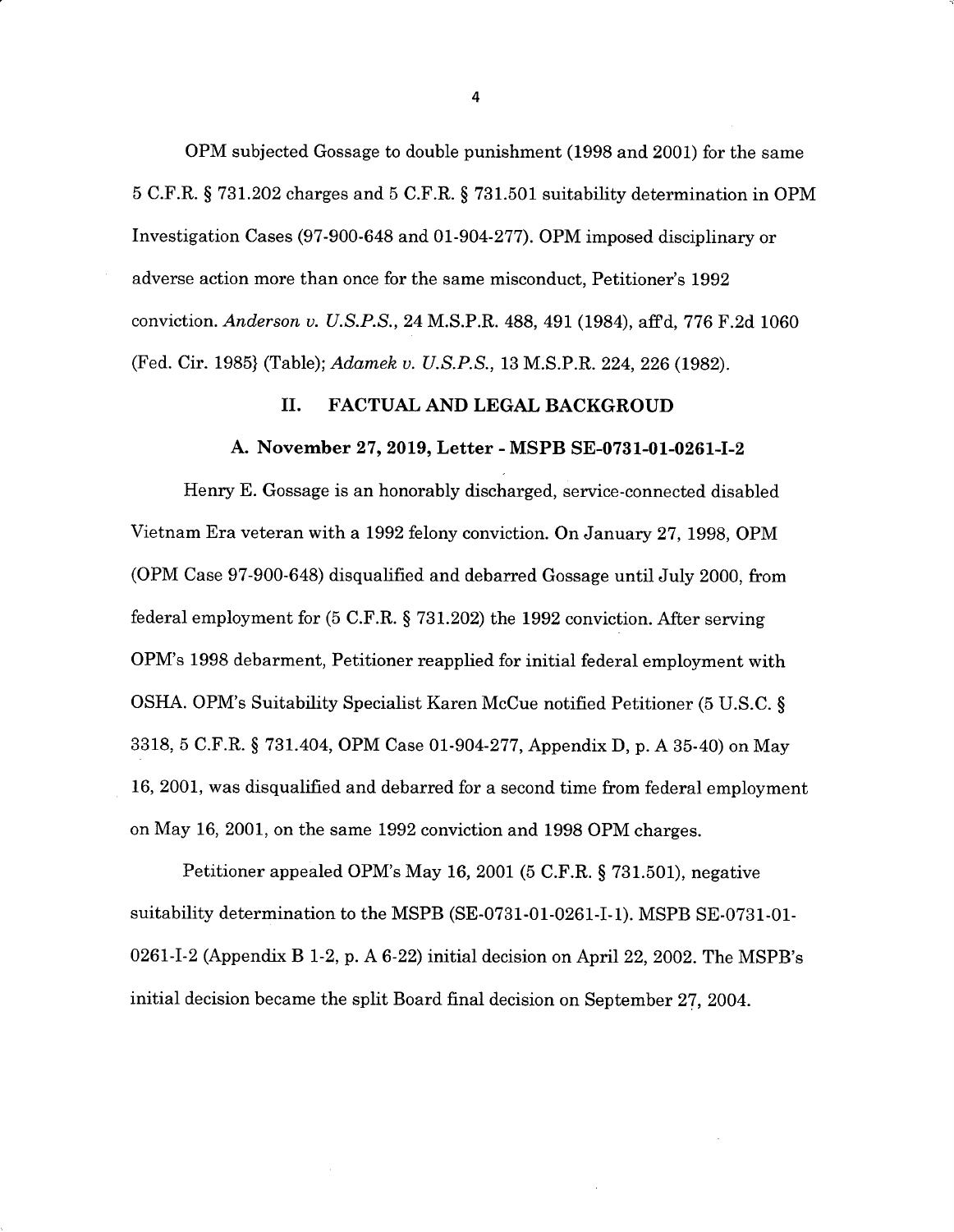ON April 21, 2011, Petitioner submitted a second Freedom of Information Act Request (FOIA) to OPM (Appendix C). On May 25, 2011, OPM Supervisory FOIA Specialist released new evidence, OPM Lead Suitability Specialist Kimberly Truckley (Appendix C, p. A 24-34) December 27, 2004, VACATED OPM's Karen McCue's May 16, 2001, initial negative suitability determination.

OPM's Lead Suitability Specialist Kimberly Truckley amended (Appendix C; p. A 28, 33) Suitability Specialist Karen McCue's May 16, 2001, 5 C.F.R. § 731.404 initial decision (Appendix D-l, p. A 35). The agency concealed Kimberly Truckley's December 27, 2004, amended 5 C.F.R. § 731.404 and final OPM determination, "Do Not Disclose Outside of OPM" (Appendix C, p. A 29, 34).

Truckley's new and final OPM suitability decision was discovered through Petitioner's April 21, 2011, Freedom of Information Act Request (FOIA) to OPM. On May 25, 2011, OPM Supervisory FOIA Specialist released OPM Lead Suitability Specialist Kimberly Truckley (Appendix C-l, p. A 24-29) amended OPM's Karen McCue's Investigation Record, included "DO NOT DISCLOSE OUTSIDE OF OPM". Truckley amended OPM's McCue's May 16, 2001, 5 C.F.R. § 731 et seq. suitability determination, vacating its two 5 C.F.R. § 731.202 charges. OPM DID NOT provide Petitioner with 5 C.F.R. § 731.404 or 5 U.S.C. § 3318 notification of Truckley's December 27, 2004, new and final suitability determination:

- a. OPM December 27, 2004, new suitability determination for OSH-OO-87 and OSH-00-87-S-1 (Appendix C-l, p. A 24-29):
	- i. Final Determination Acceptable
	- ii. Eligibility reinstated during MSPB appeal
	- iii. Debarment rescinded during MSPB appeal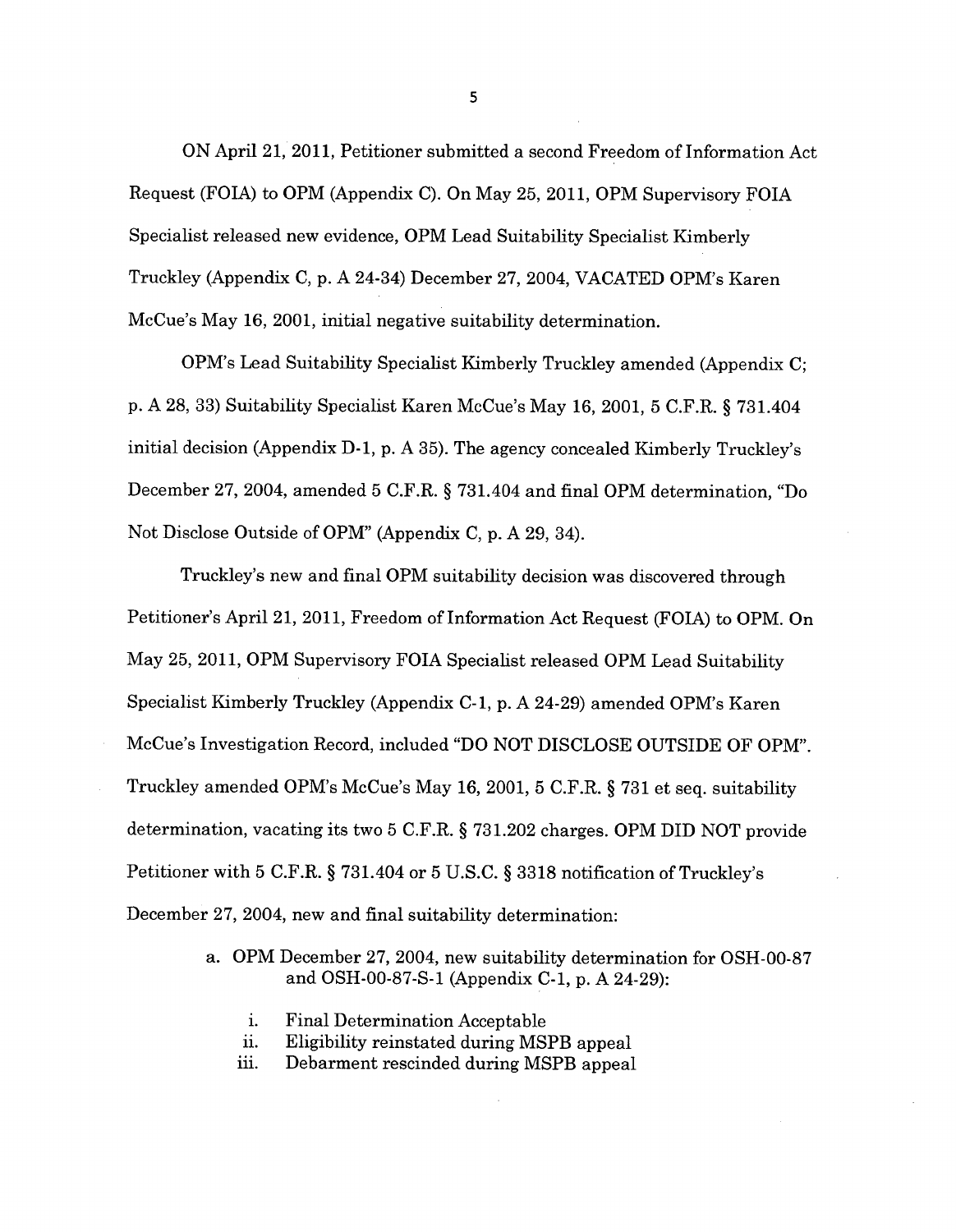- b. OPM notified OSHA on December 27, 2004, of OPM's Truckley's new and final OPM determination (Appendix C-2, p. A 30-34):
	- i. Vacating Karen McCue's May 16, 2001, negative suitability decision and reinstating eligibility to all federal employment;
	- ii. Vacating OPM's Mark Enterline's November 30, 2000, pass over;
	- iii. Vacating OSHA November 17, 2000, request to pass over Gossage, a preference eligible veteran, 5 U.S.C. § 3318.

Petitioner filed a new and independent MSPB appeal on December 5, 2020,

based on OPM Lead Suitability Specialist December 27, 2004, final decision,

vacating OPM's Karen McCue's May 16, 2001, initial negative suitability decision in

OPM Investigation Case 01-904-277. On November 27, 2020, the Clerk ofthe Board

Letter (Appendix B-3) was appealed to the Federal Circuit on December 5, 2020.

The Federal Circuit stated, "The Court does not have jurisdiction" (Appendix A-1).

#### **B. September 27, 2004 - MSPB SE-0731-01-0261-1-2**<sup>12</sup>

Petitioner appealed OPM's May 16, 2001, initial negative suitability

determination to the MSPB (SE-0731-01-0261-I-1). MSPB SE-0731-01-0261-I-2

<sup>1</sup> OPM December 27, 2004, Final decision was concealed by OPM and OSHA and unavailable at the time OPM's May 16, 2001, decision was pending appeal. Lead Suitability Specialist Kimberly Truckley's New and Final OPM decision was discovered through Petitioner's April 21, 2011, Freedom of Information Act Request (FOIA) to OPM. On May 25, 2011, OPM Supervisory FOIA Specialist released OPM's December 27, 2004, Amended New and Final Decision, VACATING and reinstating Petitioner's Eligibility to all federal employment, including OSHA position OSH-OO-87, and "DO NOT DISCLOSE OUTSIDE OF OPM". *See* Appendix C-l, p. A 24-29. OPM notified OSHA ofits final December 27, 2004, VACATING Karen McCue's May 16, negative suitability decision.

<sup>2</sup> Lower Court Decision are all based on Karen McCue's VACATED May 16, 2001, initial negative suitability decision.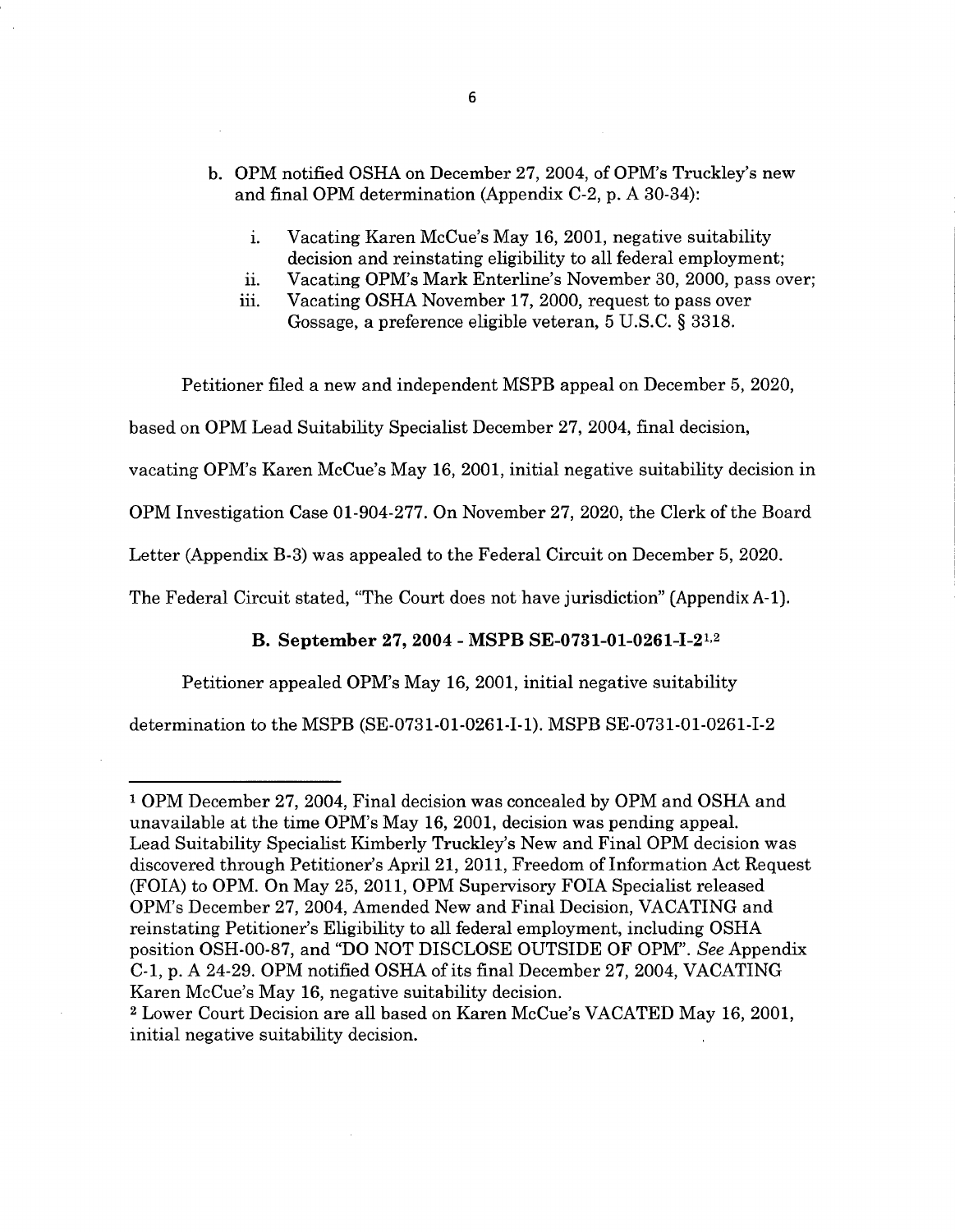(Appendix B 1-2) initial decision on April 22, 2002, became the split board MSPB final decision on September 27, 2004, this decision was appealed to the United States District Court Western District of Washington at Tacoma on October 8, 2004 (04-5669RJB).

OPM argued and submitted to the USDCWWa, Karen McCue's May 16, 2001, in support ofits 5 C.F.R. § 1201 et seq. jurisdiction transfer USDCWWa case to the Federal Circuit (2005-3155) on March 24, 2005.

On January 25, 2006, in abeyance with OPM's request, The Federal Circuit Court of Appeals stated, "we agree that remand of this appeal is appropriate. The dismissal is vacated and the case is remanded to the MSPB for further proceedings consistent with this opinion".<sup>1,2</sup>

On July 8, 2008, on remand from the Federal Circuit, the MSPB entered judgment affirming OPM's Karen McCue's May 16, 2001, VACATED1'2 negative suitability determination, SE-0731-01-0261-I-5. The Board affirmed on March 24, 2009, stating, "we conclude that there is NO NEW, previously unavailable evidence" and affirmed the initial decision.<sup>1,2</sup>

#### REASONS FOR GRANTING THE PETITION

"It is the essential criterion of appellate jurisdiction, that it revises and. corrects the proceedings in a cause already instituted, and does not create that cause". *Marbury v. Madison,* 5 U.S. 137, 175 (1803); *Brown v. Keene,* 33 U.S. 112 (1834). OPM's usurpation of power of the Lower Court's through trickery, deception, or fraud by substituting a vacated decision to obtain a favorable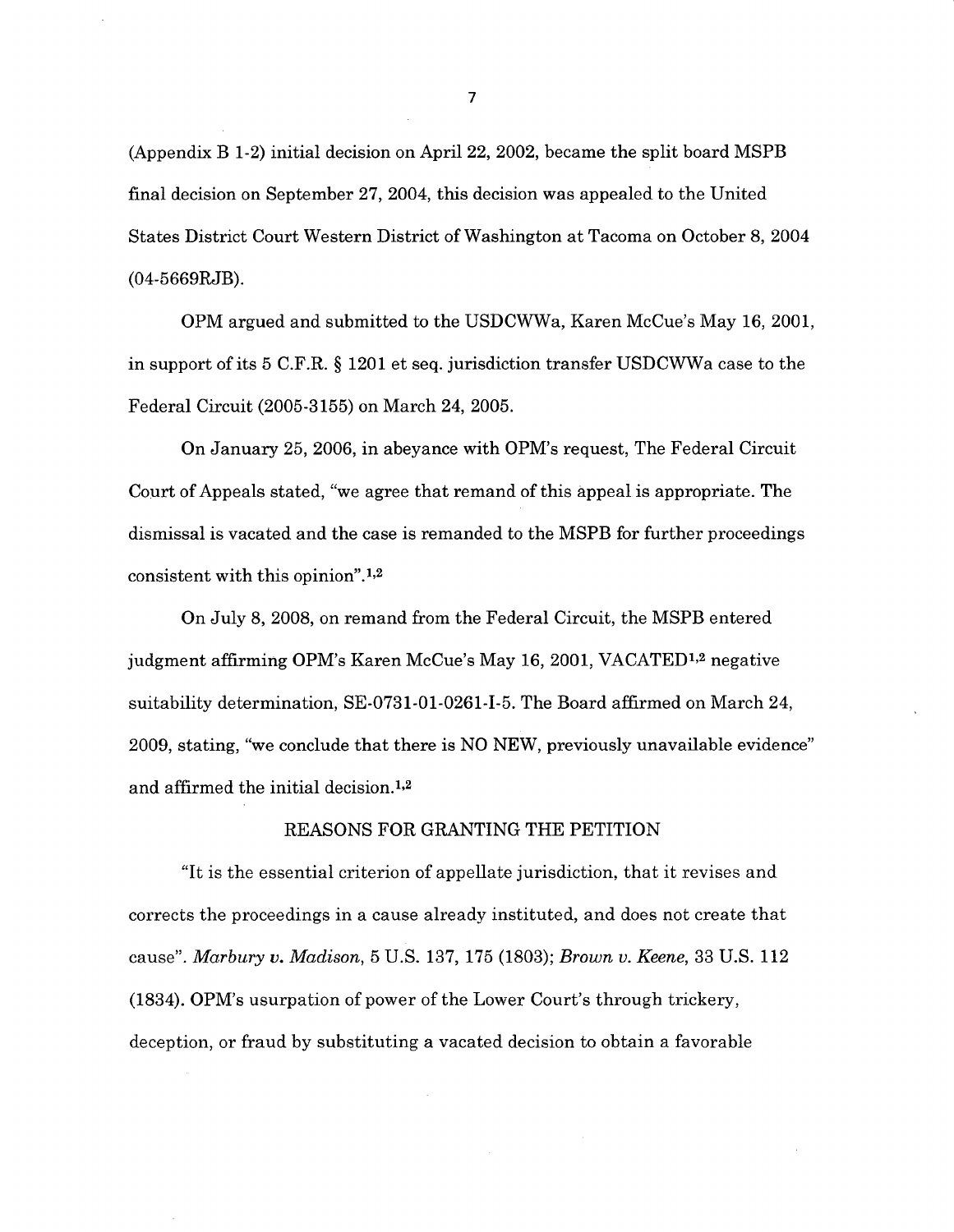judgment that is void. *United Student Aid Funds, Inc. v. Espinosa,* 559 U.S. 260 (2010).

Jurisdiction is a threshold issue before the court and thus has broader power to decide its own right to hear the case than it has when the merits of the case are reached. *Bellecourt v. United States,* 994 F.2d 427, 430 (CA 8 1993). The federal appellate court has a special obligation to "satisfy itself not only of its own jurisdiction, but also that of the lower courts in a cause under review". "We are obliged to examine standing *sua sponte* where standing has erroneously been assumed below." *Steel Co. v. Citizens for Better Environment,* 523 U.S. 83, 95 (1998); *Mansfield, C. & L.M. Ry. Co.* v. *Swan,* 111 U.S. 379, 382 (1884). Ifthe record discloses that the lower courts was without 5 C.F.R.  $\S$  731.501<sup>1,2</sup> jurisdictions, this court will notice the defect.

The Lower Court's waived and did not raise or consider 5 C.F.R. §  $1201.3(a)(7)$  (2001) subject matter jurisdiction in its dismissal. The Lower Courts Jurisdiction DEFECTS3 remain, violating Petitioner's due process rights.

This court has jurisdiction to "set aside any agency action", 5 U.S.C. § 7703(c). *Billy G. Asberry v. U.S.P.S.,* 692 F.2d 1378 (F.Cir. 1982). Concealment of

**r**

<sup>&</sup>lt;sup>3</sup> "may not confer subject matter jurisdiction upon the federal courts by stipulation, and lack of subject matter jurisdiction cannot be waived by the parties or ignored by the court." *Pacific Nat'l Ins. Co. v. Transport Ins. Co.,* 341 F.2d\_514, 516 (CA8), *cert, denied,* 381 U.S. 912, 85 S. Ct. 1536, 14 L. Ed. 2d 434 (1965). *See also Pennsylvania v. Union Gas Co.,* 491\_U.S.\_1, 25, (1989) (Stevens, J., concurring) ("may not waive a defect in subject-matter jurisdiction or invoke federal jurisdiction simply by consent," *Mitchell v. Maurer,* 293 U.S. 237, 244, (1934).invoke federal jurisdiction simply by consent," *Mitchell v. Maurer,* 293 U.S. 237, 244, (1934).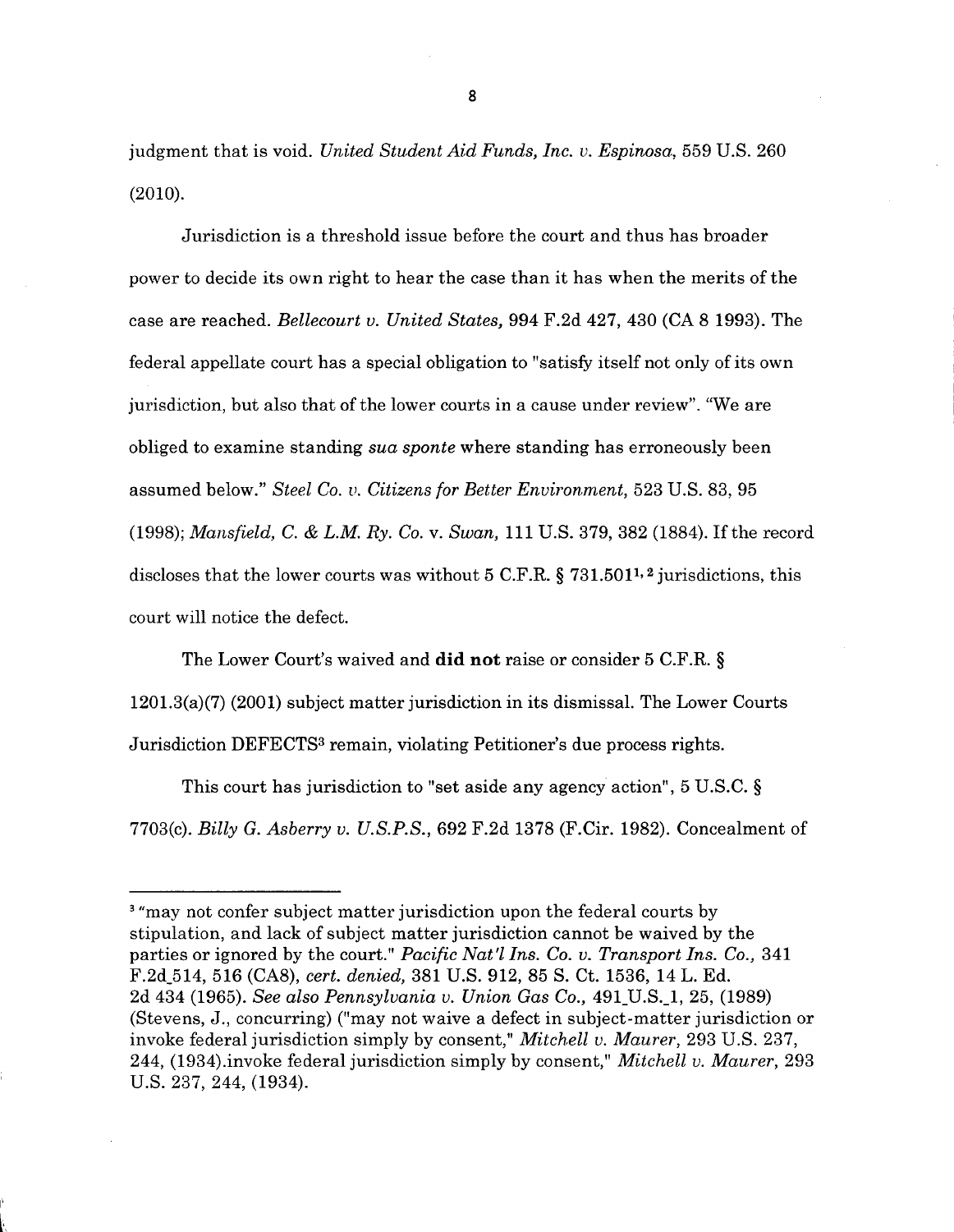material evidence by the prevailing party, OPM's Truckley's December 27, 2004, final decision, resulting in a Judgment tainted by fraud, *Callen v. Penn. Railroad Co.,* 332 U.S. 625, 630 (1948); *Hazel-Atlas Co. v. Hartford Co.,* 322 U.S. 238 (1944).

IF the Lower Courts DID NOT had knowledge of OPM's December 27, 2004, 5 C.F.R. § 731.501 Final Decision, THEN OPM's "inequitable conduct" perpetrated Fraud on the Court. *Therasense, Inc. v. Becton, Dickinson and Co.,* 649 F.3d 1276 (F.Cir. 2011). The "Inequitable Conduct Doctrine" was developed by this Court, where OPM acted knowingly and deliberately with the purpose of defrauding the Petitioner and the Lower Courts. *See Precision,* 324 U.S. 806, 815- 16 (1945) (assertion of patent known to be tainted by perjury); *Hazel-Atlas,* 322 U.S. 238, 245 (1944) (a "deliberately planned and carefully executed scheme to defraud" the PTO involving both bribery and perjury); *Keystone,* 290 U.S. 240, 246-47 (1933), (bribery and suppression of evidence).

IF the Lower Court had knowledge of OPM's December 27, 2004, 5 C.F.R. § 731.501 decision, then the Lower Courts are in error in substituting its judgment for that of the agency. The Lower Court, "may **not** supply a reasoned basis for the agency's action that the agency itself has not given*.''Motor Vehicle Mfrs. Ass'n v. State Farm Mut. Auto. Ins. Co.,* 463 U.S. 29, 43 (quoting *SEC v. Chenery Corp.,* 332 U.S. 194, 196 (1947)). The reviewing court MAY NOT "substitute its judgment for that of the agency." Due Process is violated, when the Court substituted its judgment for OPM's Lead Suitability Specialist Kimberly Truckley's December 27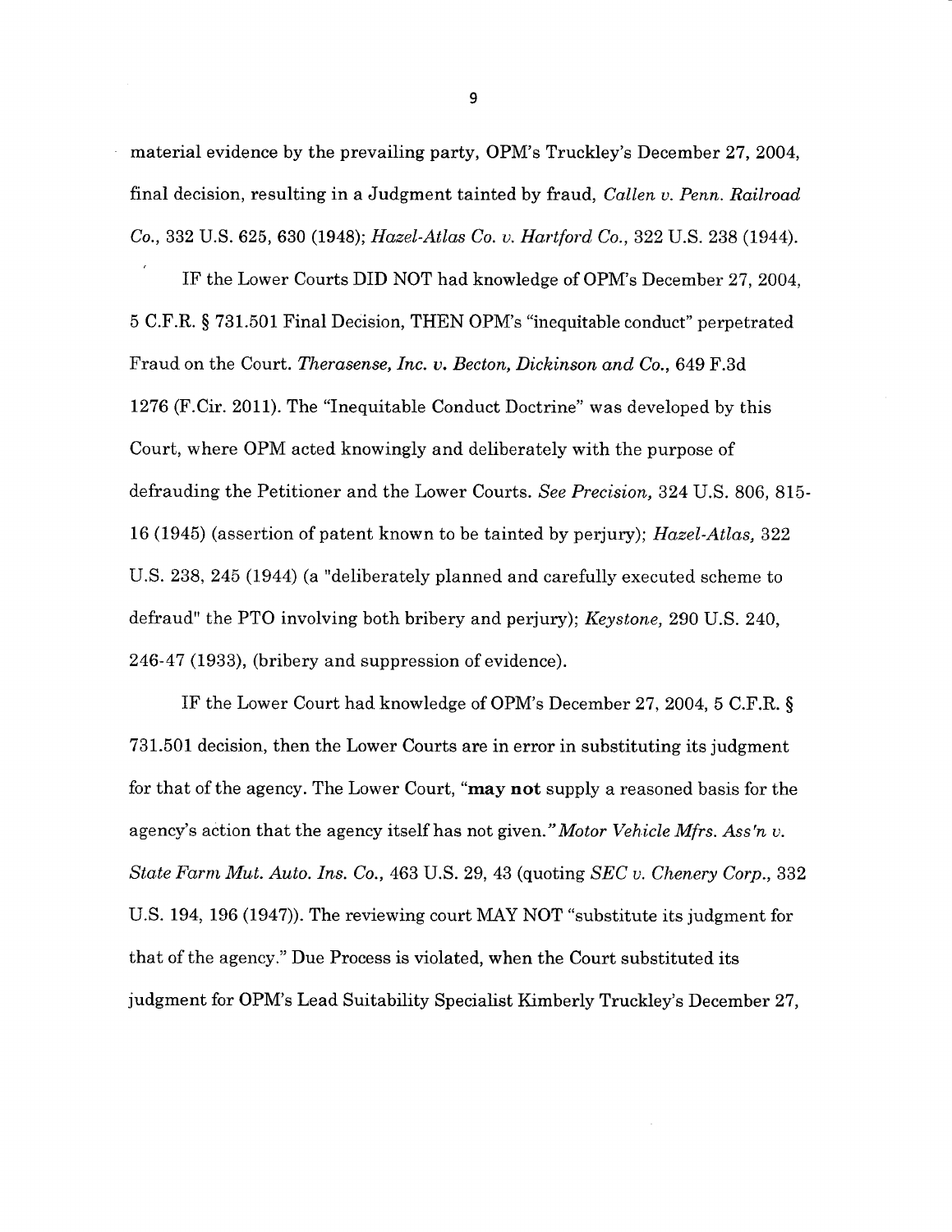2004, 5 C.F.R. § 731.501 decision. *Citizens to Preserve Overton Park v. Volpe,* 401 U.S. 402, 416 (1971).

The Appellate Court failed to consider ALL bases for Federal Circuit, MSPB and USDC jurisdiction or lack thereof, resulting from OPM's December 27, 2004 decision. *Consolidation Coal Co. v. United States,* 351 F.3d 1374, 1378 (F.Cir.2003); *Bender v. William,sport Area Sch. Dist.,* 475 U.S. 534, 541 (1986); "we must be satisfied that the transferee court has jurisdiction to hear the case" *Gonzales & Gonzales Bonds and Insurance Agency v. Dept. OfHomeland Security,* 490 F.3d 940, 944 (F.Cir. 2007). The Appellate Court erred in failing to look beyond the inartful substance in Pro se pleadings to circumvent jurisdiction. *Brazos Elec. Power Coop. v. United States,* 144 F.3d 784, 787 (F.Cir. 1998).

This Court strongly implied that certain due process protections apply to the adjudicative administrative proceedings, *Richardson v. Perales,* 402 U.S. 389, 401- 02 (1971). The Lower Courts unexplained inconsistency between its OPM's McCue's May 16, 2001, and OPM's Truckley's December 27, 2004 decisions is an arbitrary and capricious change from agency practice under the Administrative Procedure Act. *see Motor Vehicle Mfrs. Ass'n v. State Farm Mut. Auto. Ins. Co.,* 463 U.S. 29, 46- 57 (1983). OPM is bound to follow and abide by its regulations. *Accardi v. Shaughnessy,* 347 U.S. 260, 267 (1954).

Due process is violated when altered evidence is submitted in a proceeding where it infects the jurisdiction and proceedings with fundamental unfairness is supported, "Do Not Disclose Outside of OPM", 5 U.S.C. § 2302(b)(13). Concealment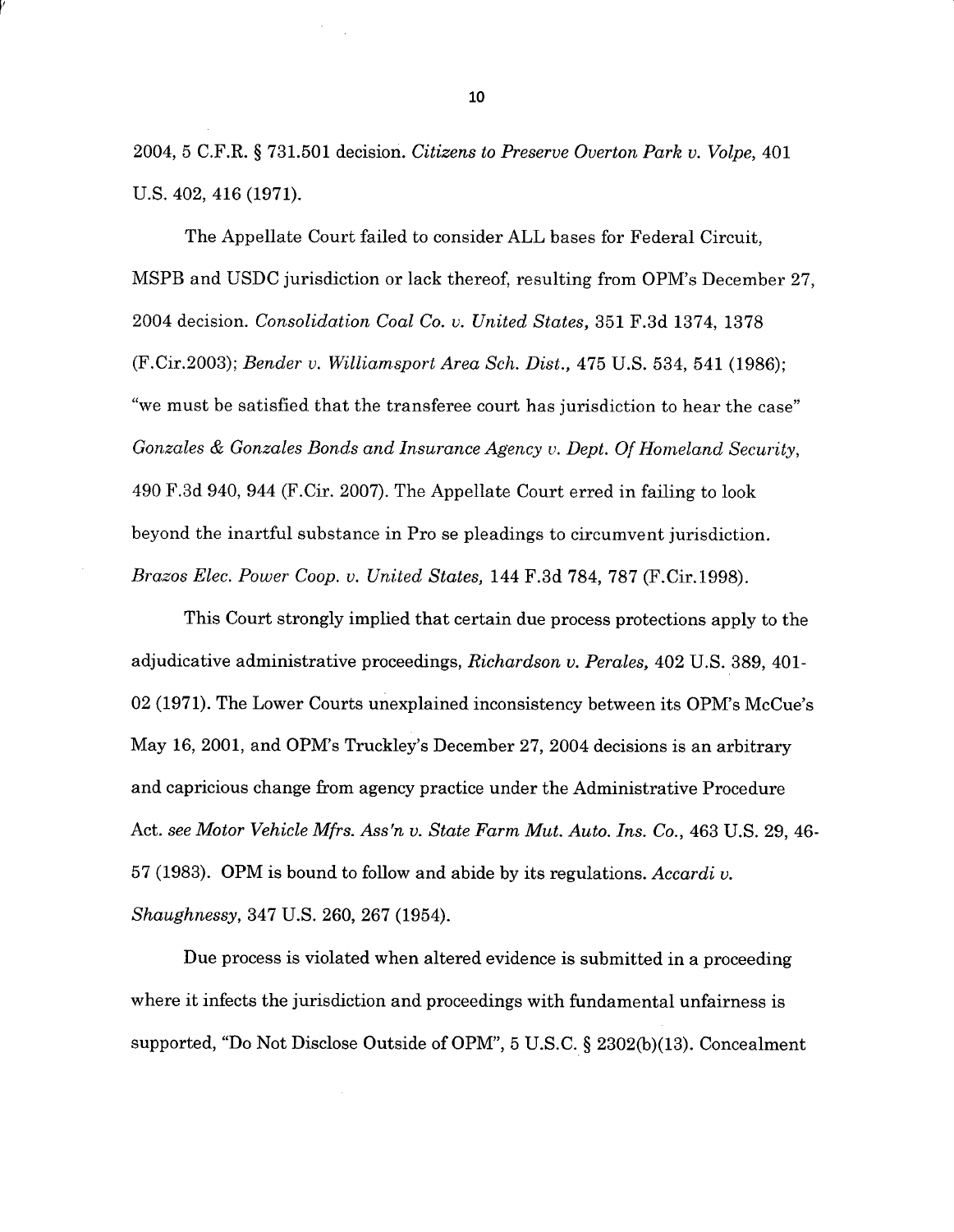evidence is sufficient to take a second look at Henry Gossage's administrative records and judgment of the Lower Court in OPM Investigation 01-907-277 and 98-900-645. *Kyles u. Whitley,* 514 U.S. 419, 434 (1995); *Cushman v. Shinseke,* 576 F.3d 1290, 1300 (F. Cir. 2009). *Cleveland Bd. ofEduc. v Loudermill,* 470 U.S. 532, 541, 546 (1985).

A fundamentally fair adjudication within 5 C.F.R. § 731 et seq. framework is constitutionally required in all cases, and not just in the large majority. *Cf. Romano v. Oklahoma,* 512 U.S. 1, 12-13 (1994).

The Lower Courts Denying Petitioner's Constitutional "Right to review" (5 U.S.C. § 702) **and** Reopen (5 C.F.R. § 1201.117-118, 5 U.S.C. § 7703(c)) OPM's Kimberly Truckley's December 27, 2004, 5 C.F.R. § 731.501 decision. *Califano v. Sanders,* 430 U.S. 99, 109 (1977). This is not one ofthose rare instances where the Lower Courts denial of an appeal is challenged on jurisdiction and constitutional grounds.

### **CONCLUSION**

"We are obliged to examine standing *sua sponte* where standing has erroneously been assumed below." See *Steel Co.* v. *Citizens for Better Environment,* 523 U.S. 83, 95 (1998).

A cursory review of the jurisdiction in the Lower Court's Judgment has NO mention of OPM's December 27, 2004, final suitability decision. The Lower Courts basis for its jurisdiction was OPM's May 16, 2001, initial determination, VACATED by OPM. The Appellate Court has a special obligation to notice defects in the jurisdiction from the Lower Courts. "If the record discloses that the lower court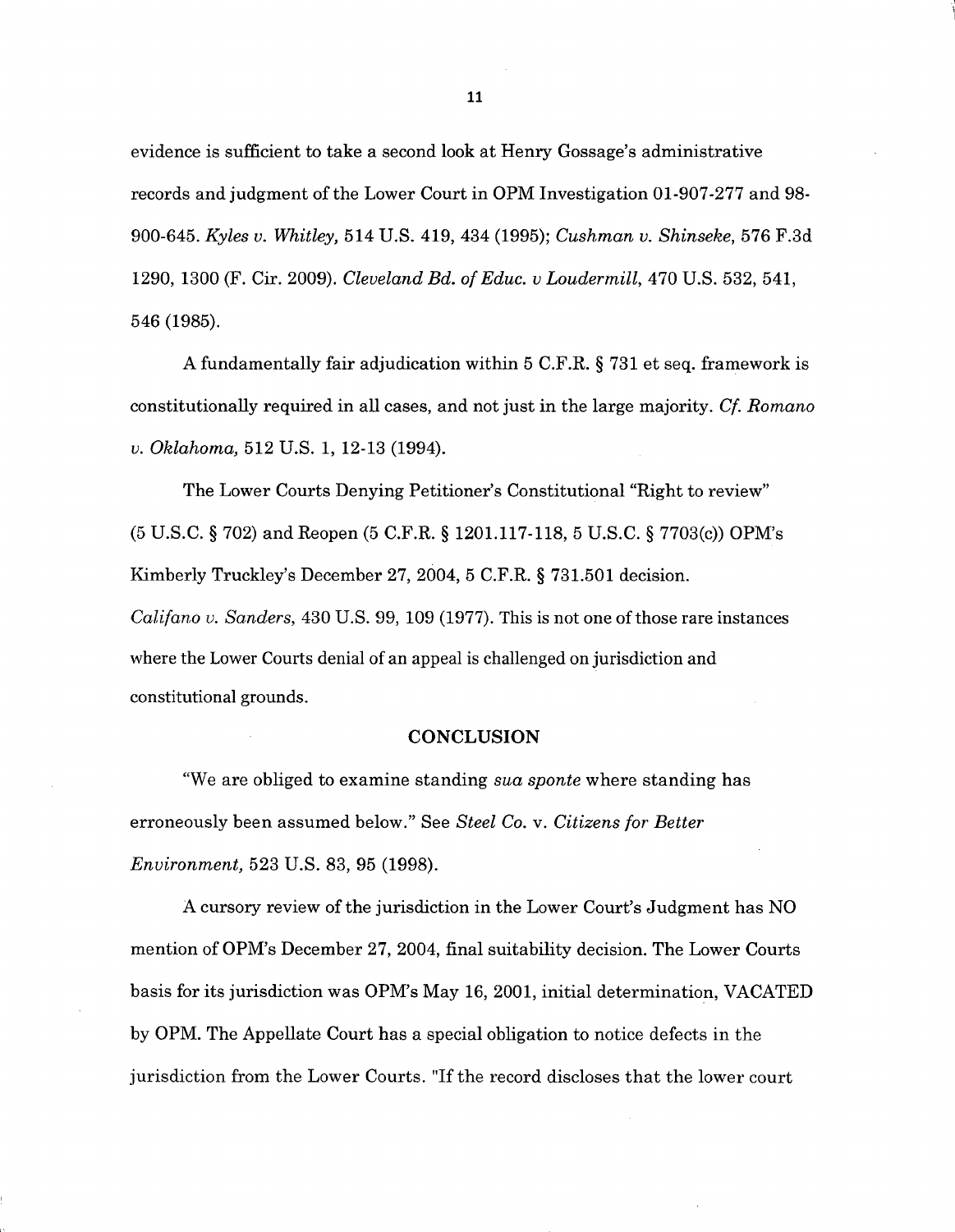was without jurisdiction this court will notice the DEFECT. When the Lower Federal Court lack[s] jurisdiction, **we have jurisdiction on appeal,** not of the merits but merely for the purpose of correcting the error of the lower court in entertaining the suit." *United States* v. *Corrick,* 298 U.S. 435, 440 (1936); *Adarand Constructors, Inc. v. Mineta,* 534 U.S. 103 (2001); *In the Matter of the Fee Agre.em.ent ofBruce Tyler Wick v. Jesse Brown, Secretary of Veterans Affairs,* 40 F.3d 367 (F. Cir. 1994); *Earth Island Institute v. Madeleine K. Albright,* 147 F.3d 1352 (F. Cir. 1998). Every federal appellate court has a special obligation to "satisfy itself not only of its own jurisdiction but also that of the lower courts in a cause under review", *Mitchell* v. *Maurer,* 293 U.S. 237, 244 (1934). See *Juidice* v. *Vail,* 430 U.S. 327, 331-332 (1977) (standing).

In considering Writ for Certiorari, procedural latitude is appropriate in Pro se Veteran pleading are held "to less stringent standards than formal pleadings drafted by lawyers." *Matthews v. United States,* 13-5109 (F. Cir. 2014); *Roche v. United States Postal Serv.,* 828 F.2d 1555, 1558 (F. Cir. 1987) ("Pro se petitioners are not expected to frame issues with the precision of a common-law pleading."); *Haines v. Kerner,* 404 U.S. 519, 520-21 (1972). The Federal Circuit jurisdiction conflicts with this Court's recent decision *Perry v. Merit Systems Protection Bd..,* Docket 16-399; 2017 U.S. LEXIS, 4044.

This Court has jurisdiction to review or reopen any Lower Court decision at any time, see FRCP 60(b), 5 U.S.C. § 7701(e)(1)(B), 5 C.F.R. § 1201.117-120 (2000). *Vesser v. Office of Personnel Management,* 67 M.S.P.R. 239, 242, 244, *aff'd,* 73 F.3d